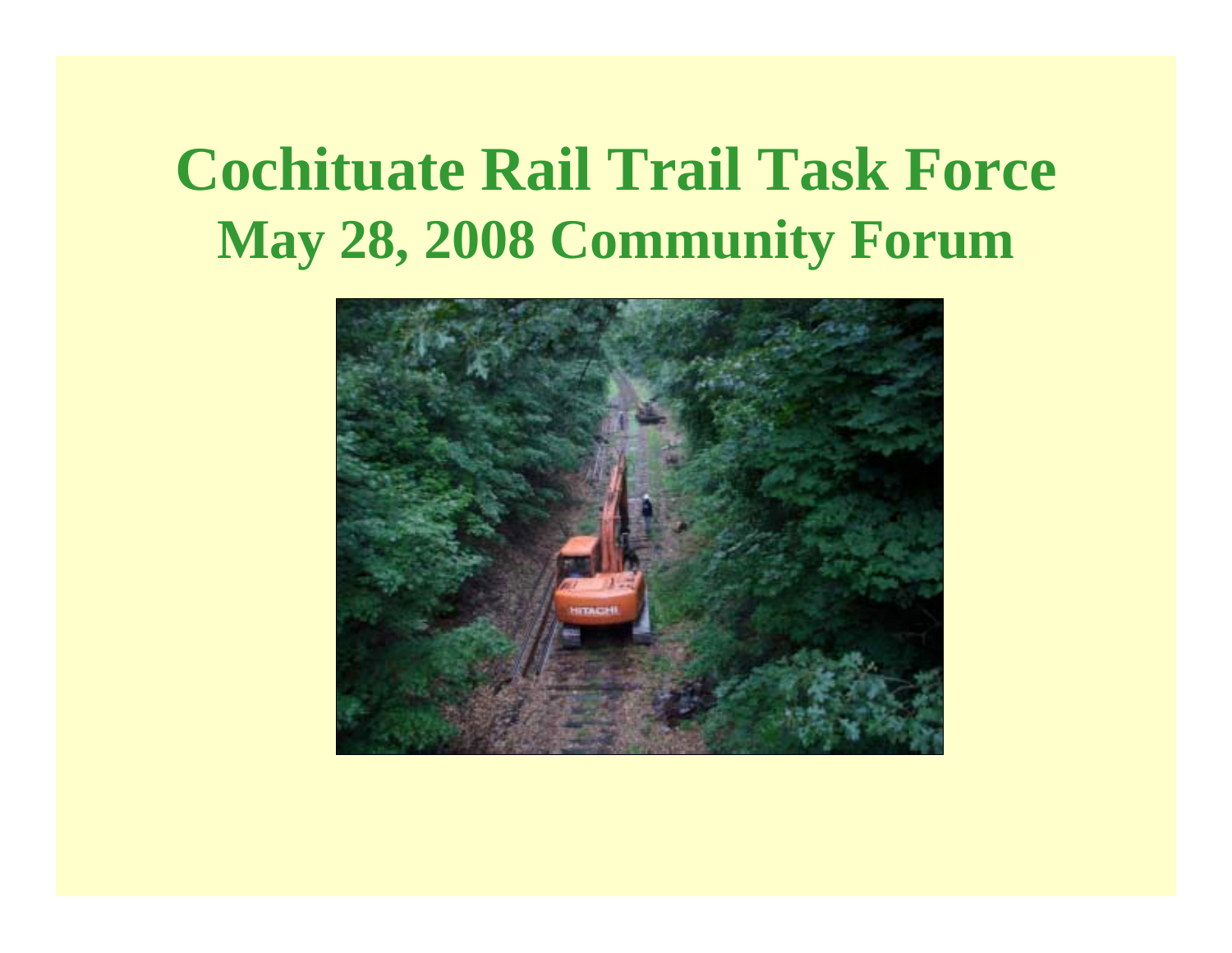- **Task Force background**
- **Activities and plans**
- **Costs and funding**
- **Looking forward**

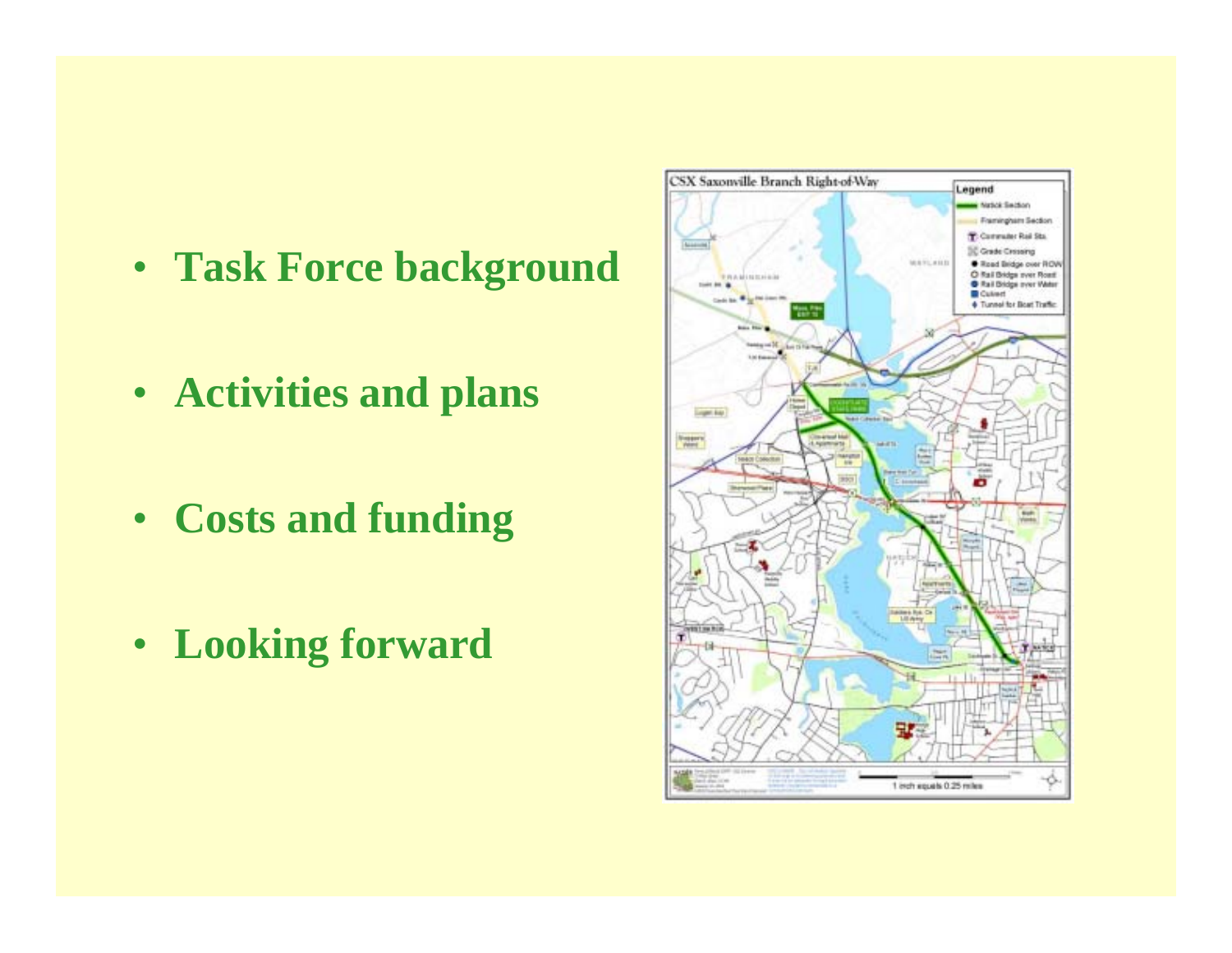### **CRT Task Force Background**

- • **Established September 2006, term extended indefinitely in October 2007**
- • **15 members representing Town Administration, five Town boards, eight At-Large community members. Terms expire July 2008**
- • **Reports, links, meeting minutes, maps, FAQs, newsletter and more at http://natickma.gov/crt**

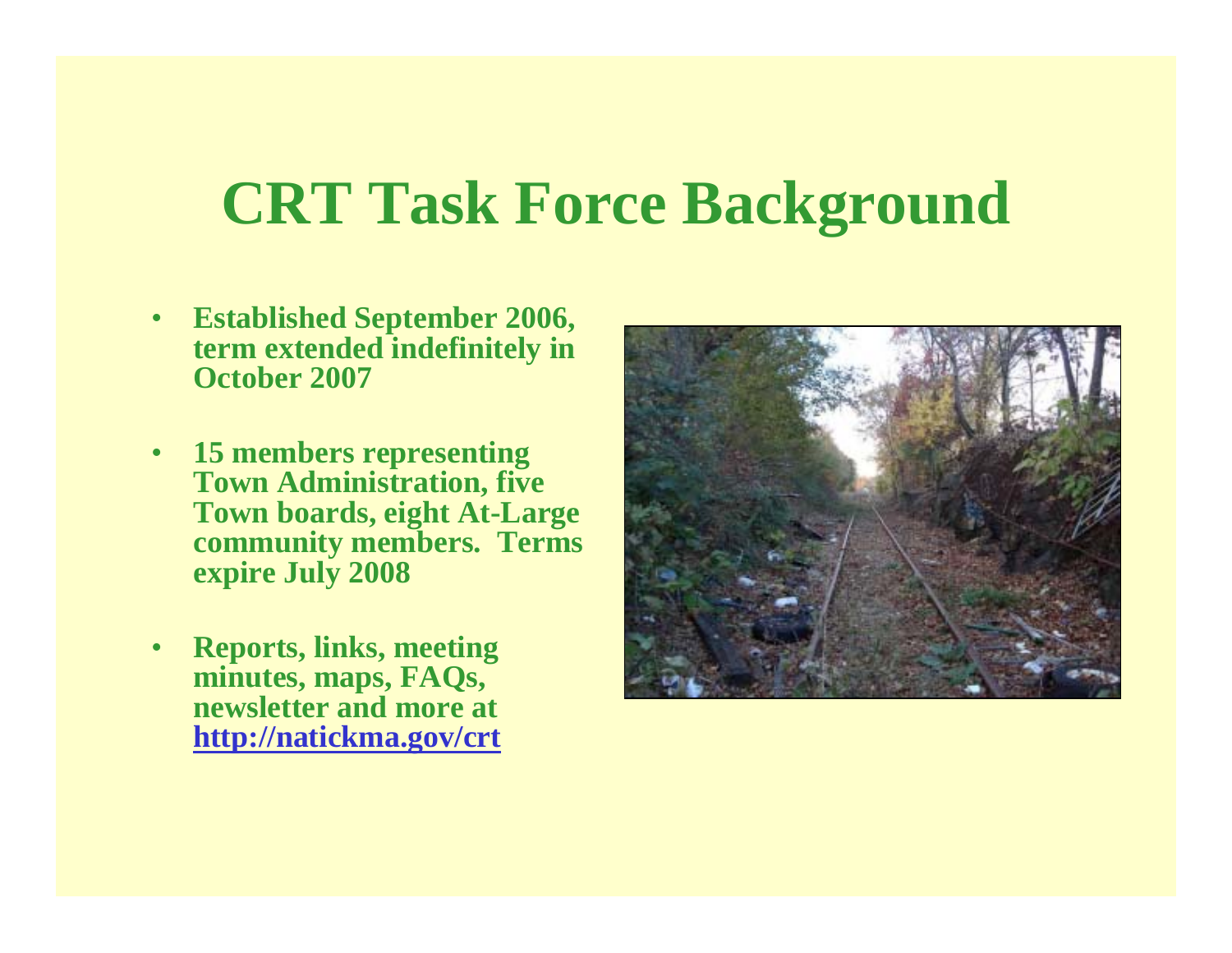### **CRT Task Force Charge**

- **1. Recommend to the Selectmen whether to pursue acquisition of the CSX Right-of-Way**
- **2. Advise the Town on matters relating to the acquisition of the ROW**
- **3. Advise the Town on a process to establish a potential Rail Trail**
- **4. Continue outreach efforts to inform the community about the project and gain input from abutters and residents**

#### *CRT Task Force is advisory*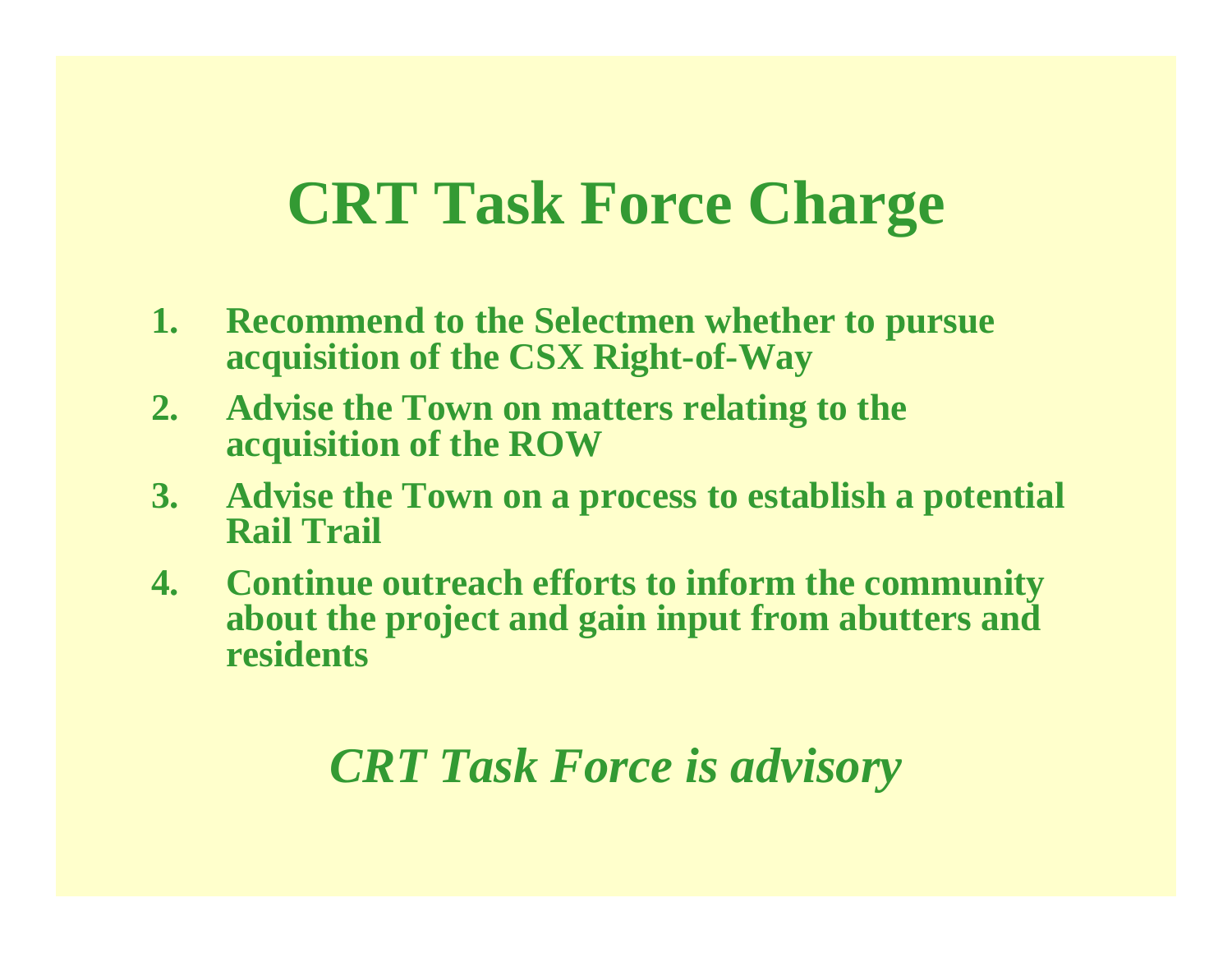## **Task Force Activities and Updates**

- **Acquisition advice**
- $\bullet$ **Security**
- $\bullet$ **Community Outreach/Input**
- •**Design**
- $\bullet$ **Mass Transit**
- •**State TIP and DCR**
- $\bullet$ **Review Costs and Funding**
- •**Work with Framingham**



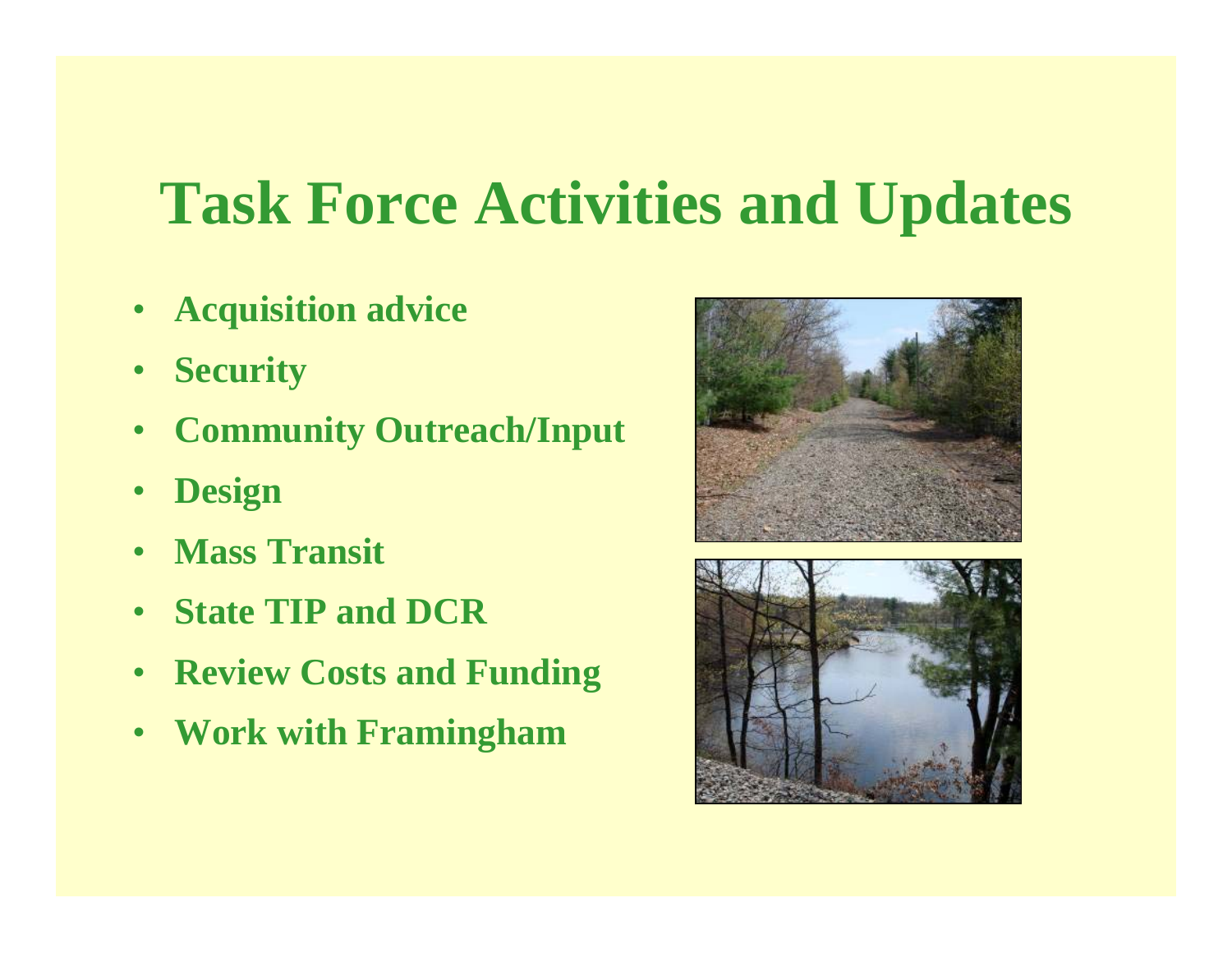## **Acquisition**

- **Task Force recommended negotiations with CSX in November 2006 for entire ROW with adjoining spurs**
- **CSX provided \$14.5M appraisal in July 2007**
	- **CSX and potential buyers are typically far apart**
- **Town is seeking qualified appraiser – expect results by September 2008**
- **Town is in contact with other communities and state agencies negotiating with CSX**
- **Town can now tax the property**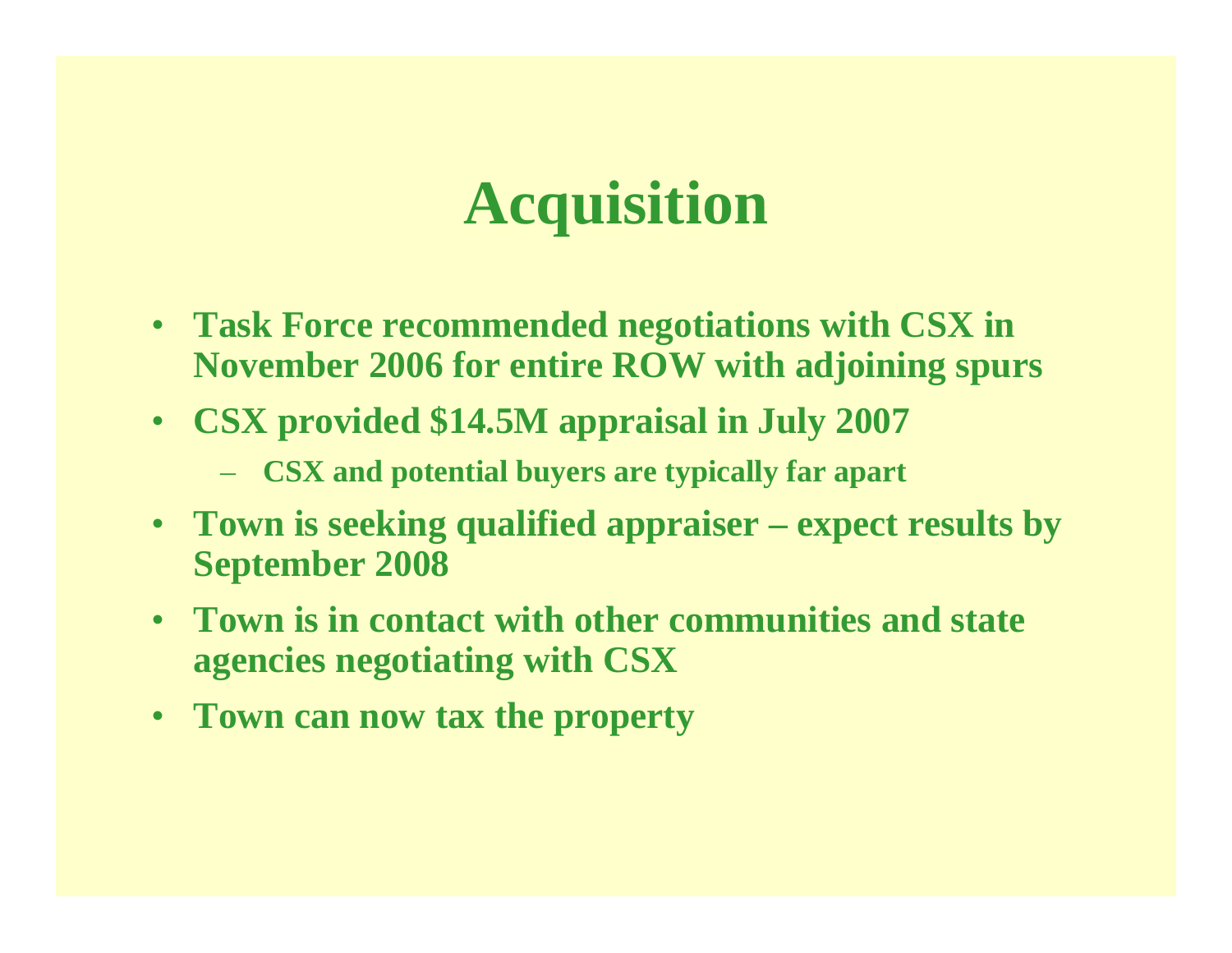# **Security**

- **Rails and ties removed by CSX, Summer 2007**
- **ROW is private property**
- **Town installed gates and barriers**
- **CSX doing culvert and bridge repairs**



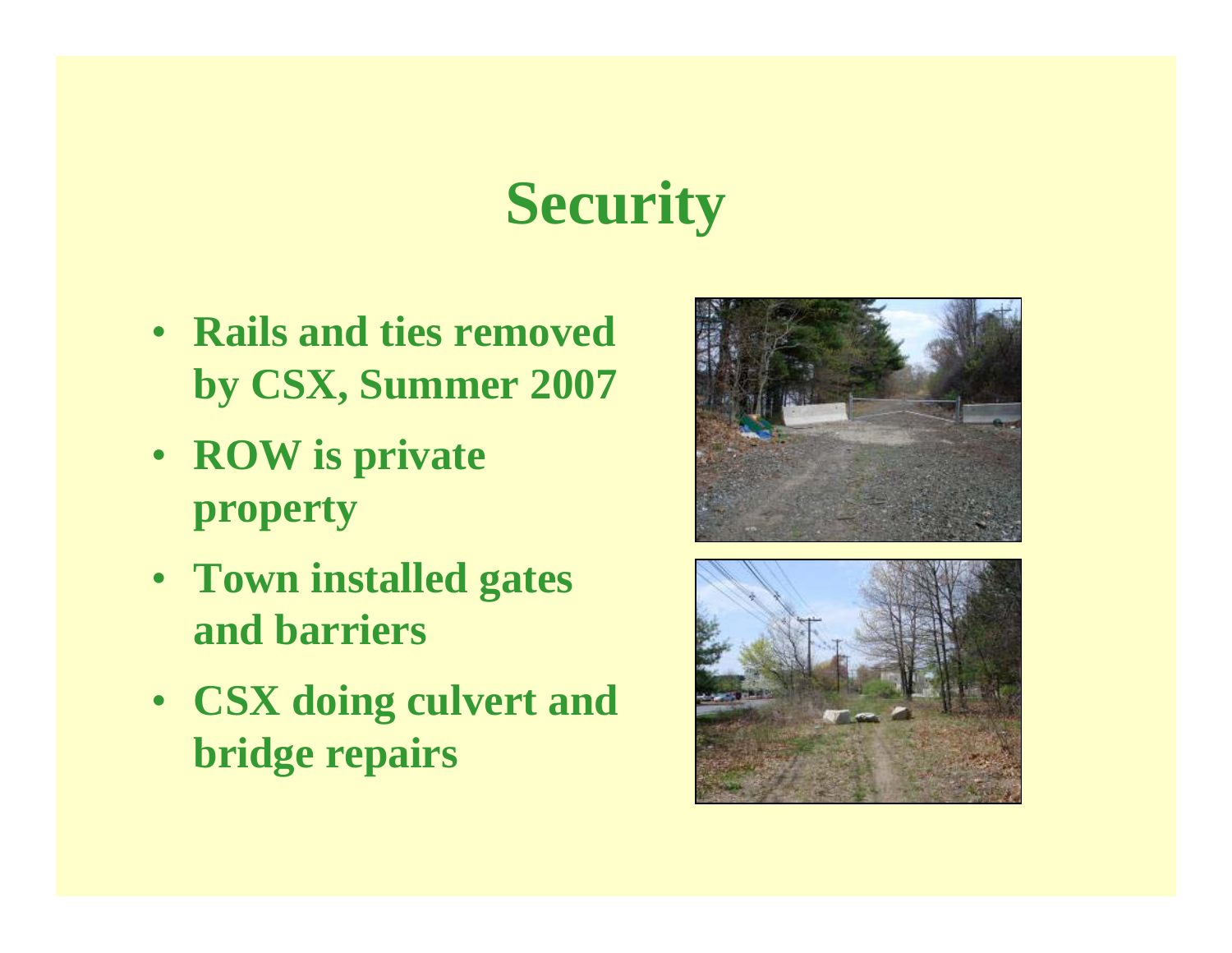## **Community Outreach and Input**

- $\bullet$  **Initial residential and business abutter outreach conducted by Task Force in 2007**
	- **Abutter report accepted by BOS in July 2007**
- **This forum is one of many opportunities for input**
- •**All CRT decisions made through a public process**

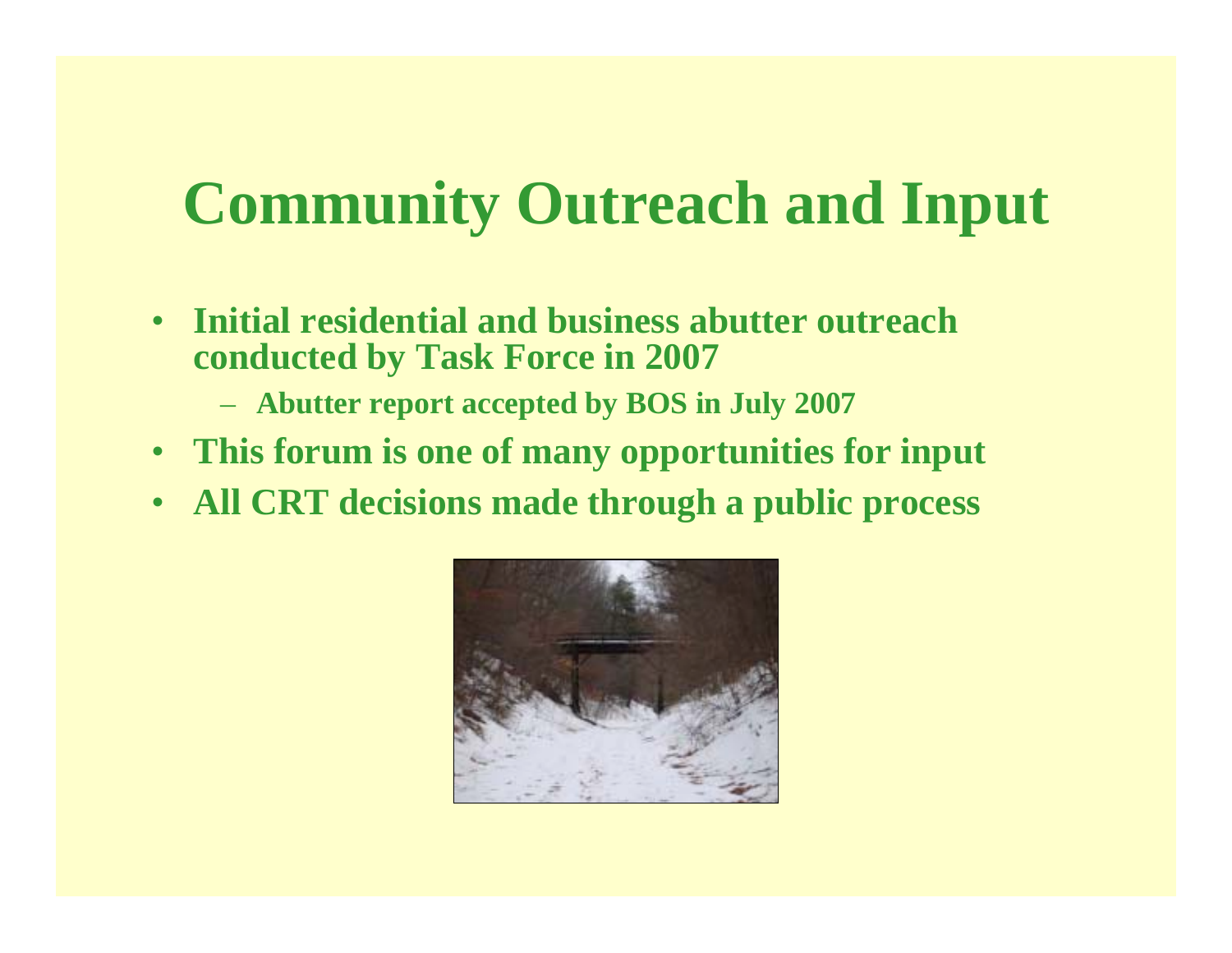## **Conceptual Design Process**

- $\bullet$  **Address key issues raised by abutters and others** 
	- **Surface**
	- **Lighting**
	- **Security and privacy**
	- **Access and parking**
	- **Street crossings**
- •**Leverage potential funding**
- •**Estimate construction costs**
- •**Develop maintenance plan**

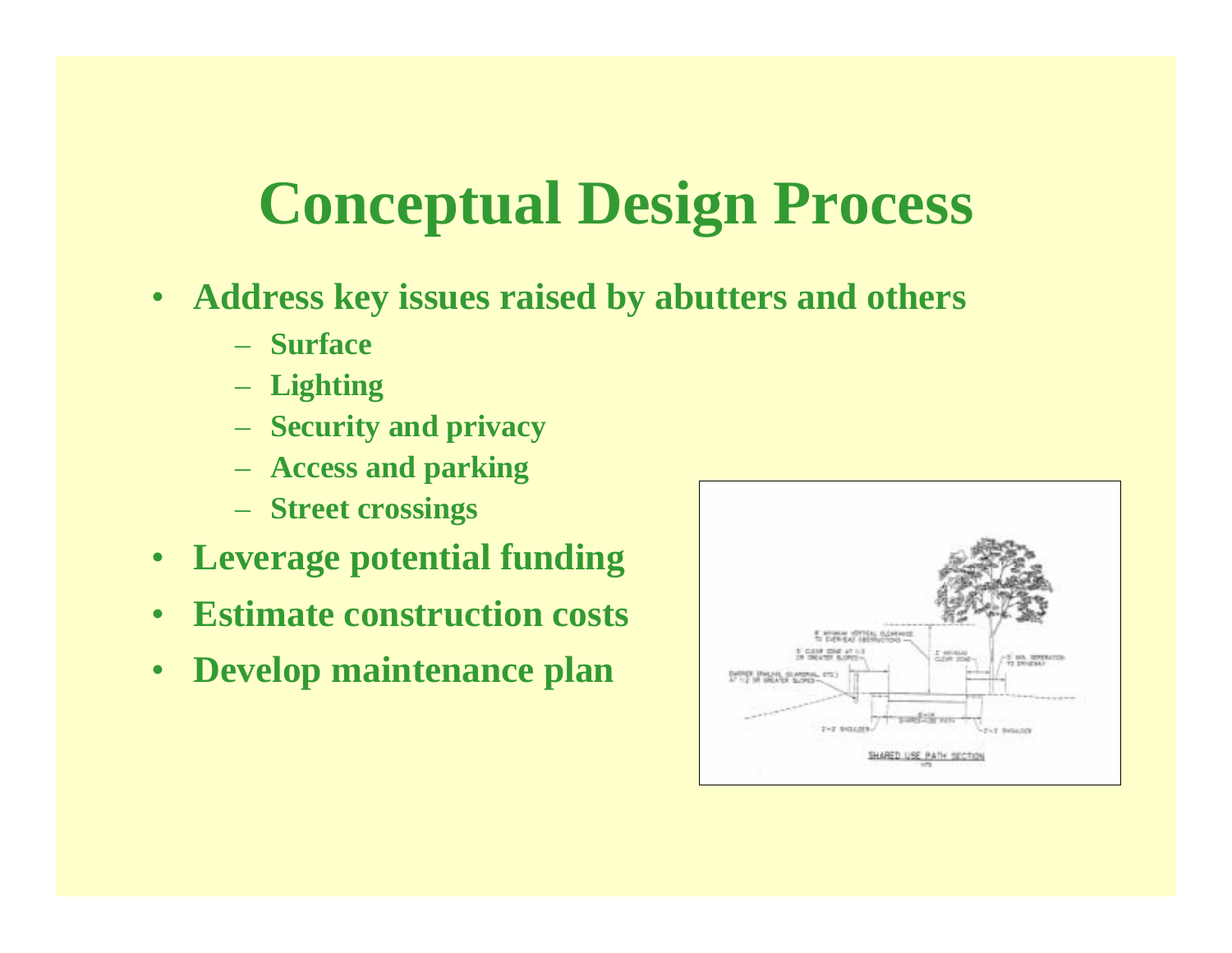#### **Mass Transit Option**

- **Task Force explored technical feasibility of future dual-use of the ROW to include both motorized transit (e.g. electric minibus) and a multi-use trail.**
- **Based on ROW dimensional limitations and abutter concerns, Task Force recommended only non-motorized uses for the foreseeable future.**



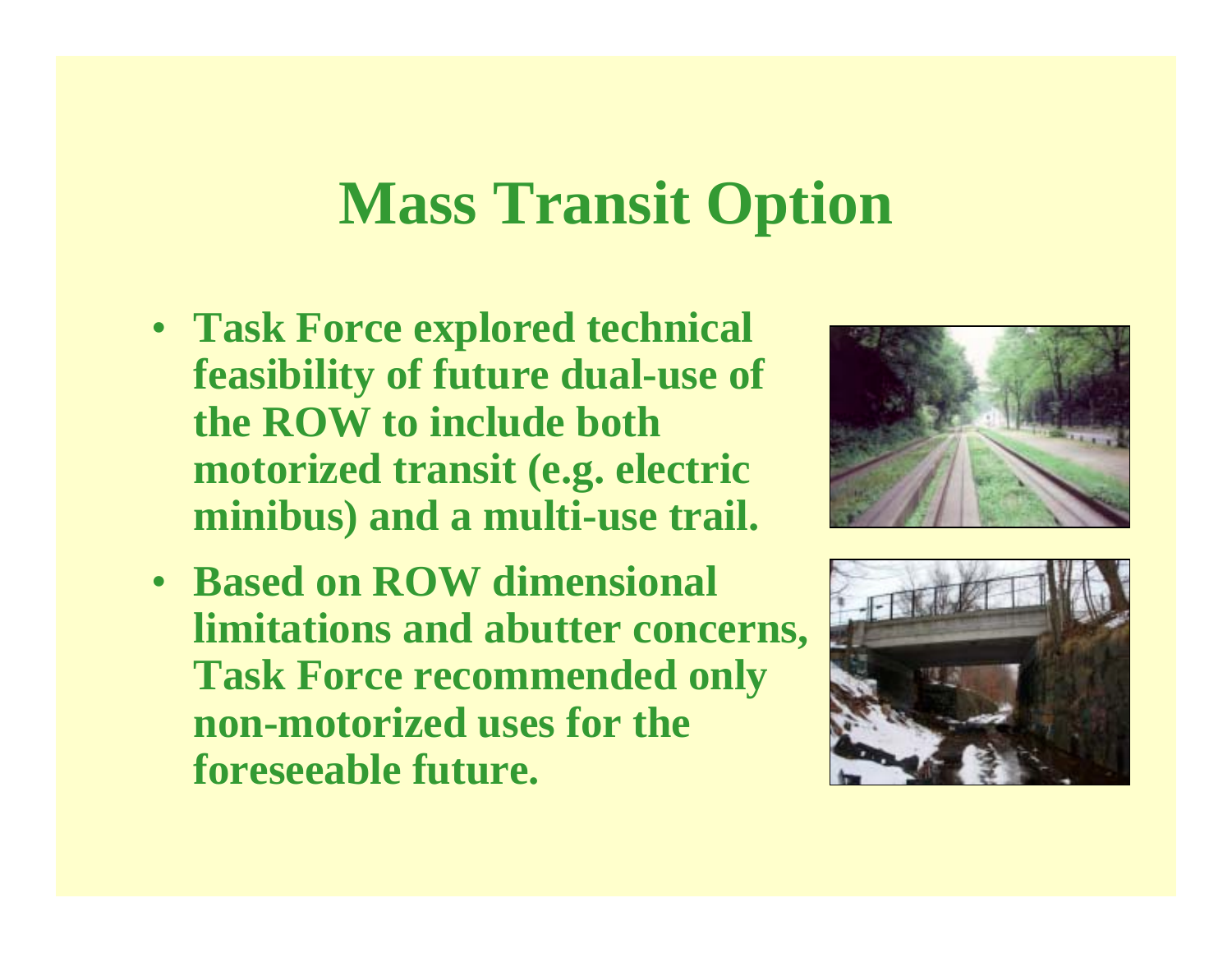## **Transportation Improvement Plan**

- **Town has identified CRT as a project to be included in the state process for potential future funding**
- • **An application for the Natick and Framingham CRT projects have been submitted to the State**
- **Other rail trails have been funded through the TIP**
- •**Long-term funding option**

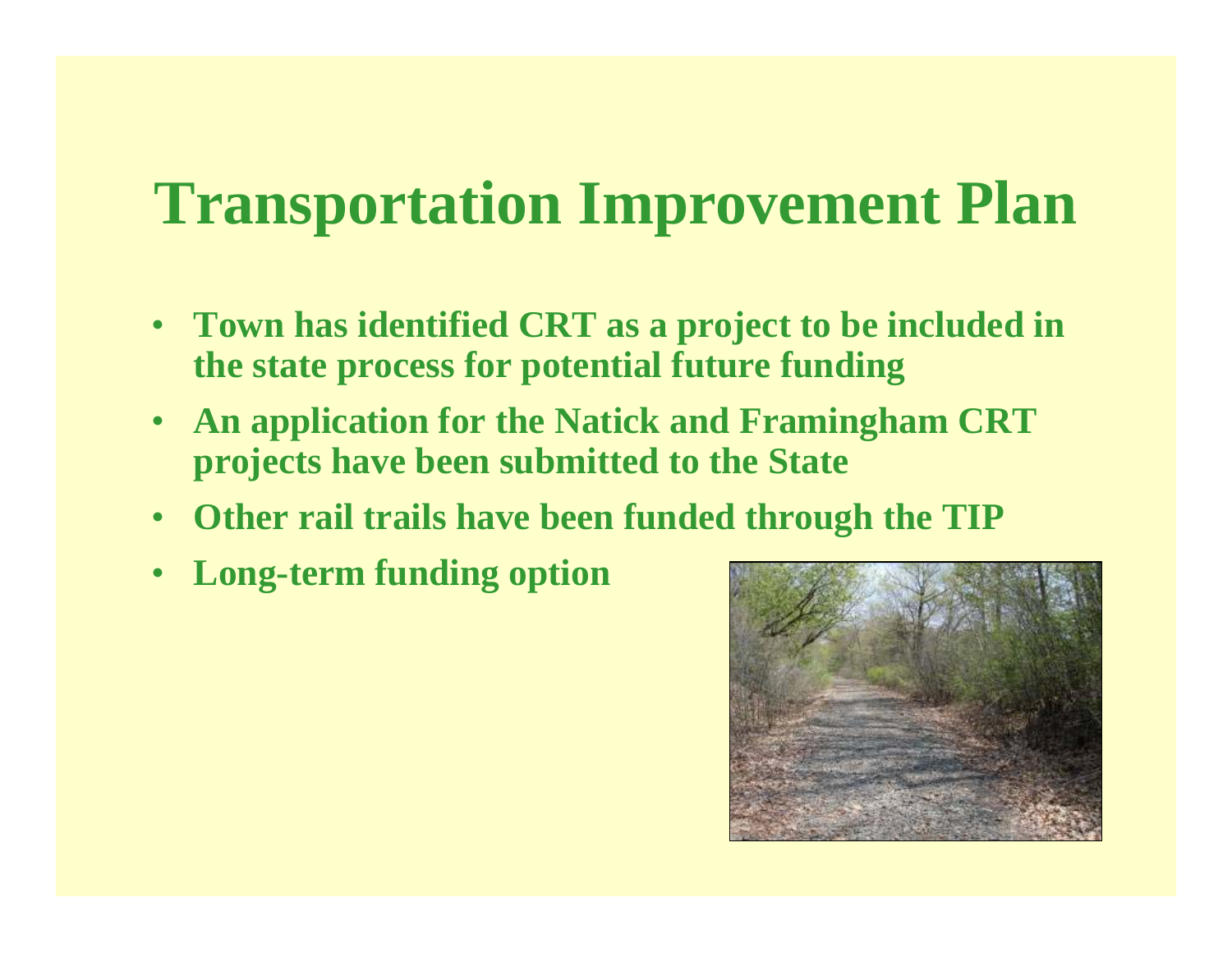#### **Dep't of Conservation and Recreation**

- •**DCR has many active and pending rail trail projects**
- $\bullet$ **ROW passes through DCR's Cochituate State Park**
- **Task Force is working with state and regional DCR officials to address interests of the State Park**

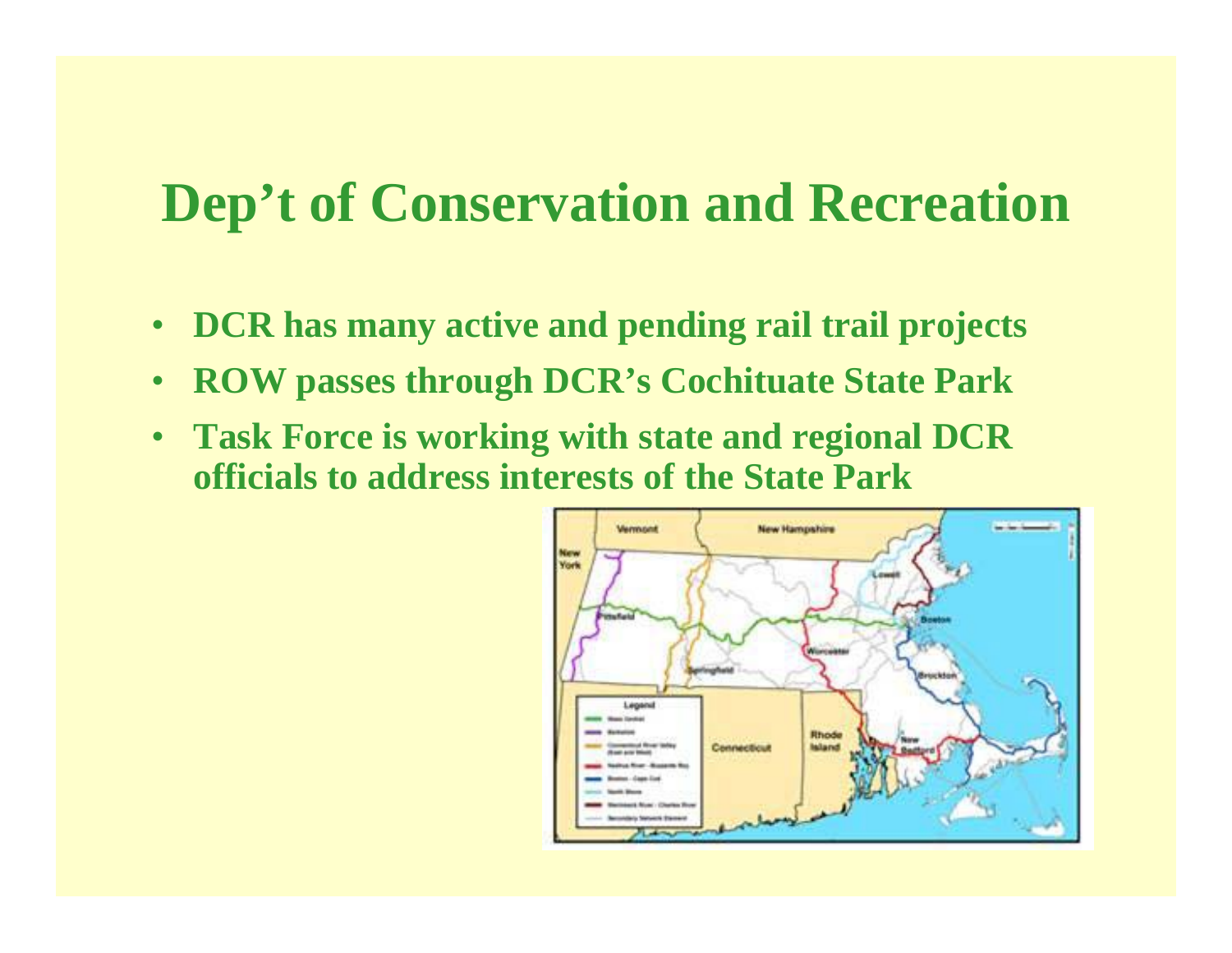## **Costs and Funding**

#### • **Acquisition**

- **CSX negotiations**
- **Environmental issues**
- **Design**
	- **Conceptual/Preliminary**
- **Construction**
	- **Subject to design**
- **Maintenance**
	- **Private and public**
- **Mall mitigation funds**
- **Conservation funds**
- **State funding**
- **Private donations**
- **No plan to request taxpayer funds.**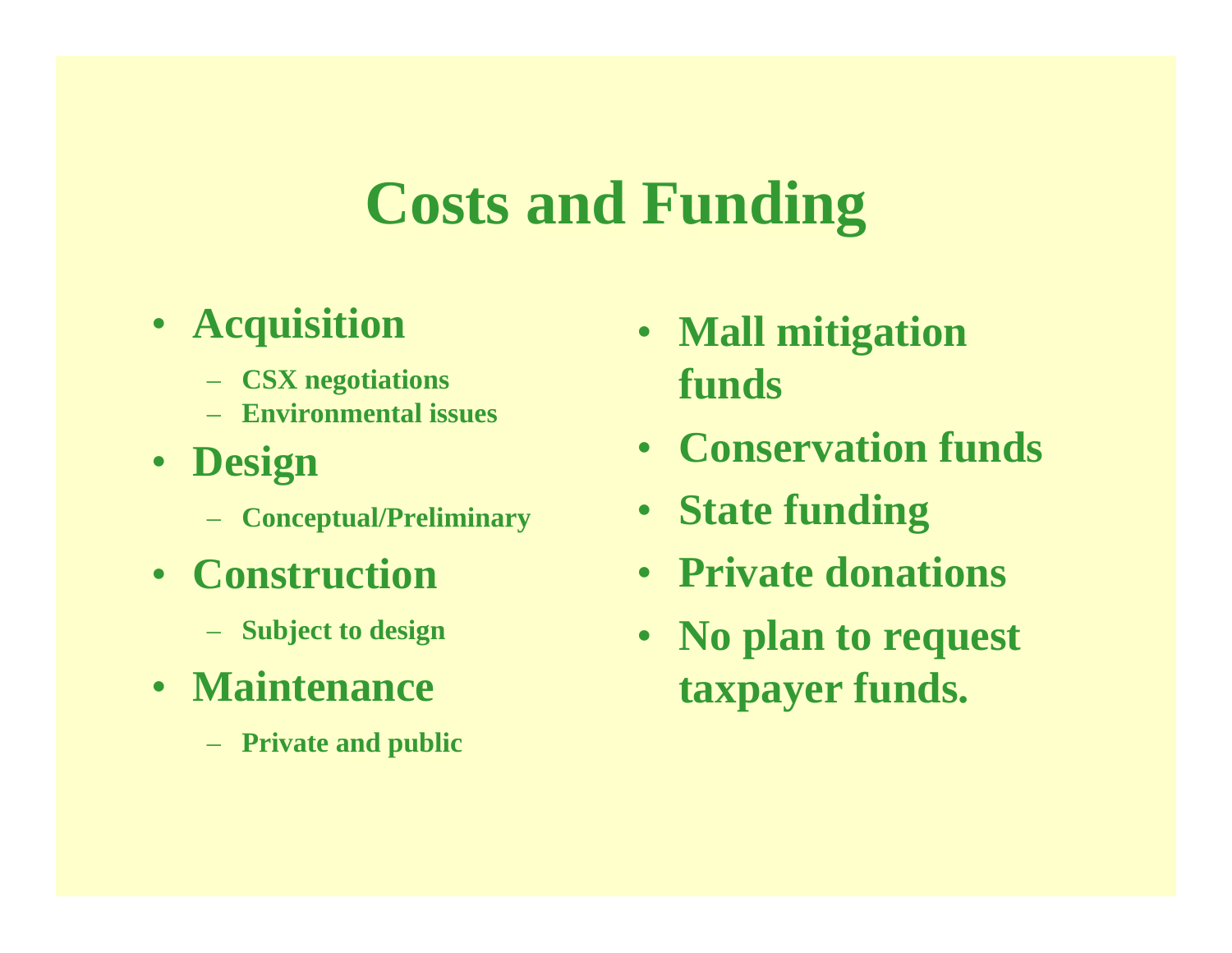## **Mall Mitigation Funding**

- $\bullet$  **Separate from other Mall mitigation (traffic, open space, affordable housing, public safety)**
	- **Required by Mass Highway**
	- **Up to \$500,000 for Natick CRT design/construction; funds held in escrow for 5 years**
	- **After 5 years, unexpended funds may be used for any open space acquisition that relates to bicycle, pedestrian or transit related improvements.**
	- **After 7 years, unexpended funds revert to General Growth**
- •**Additional mitigation funds for Speen, Rt. 30 crossings**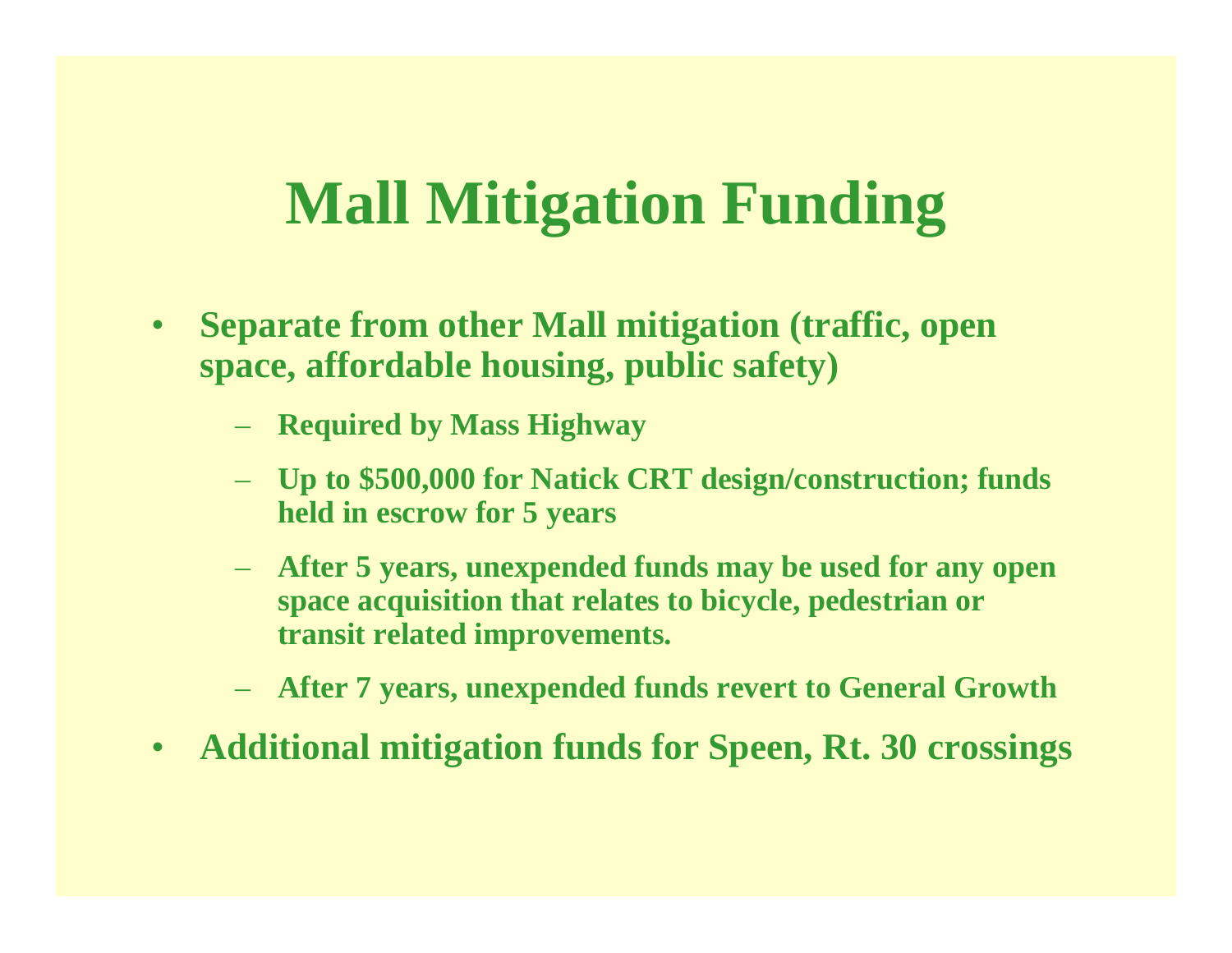# **Appropriations to date**

- **December 2006 Special TM: \$107,250**
	- **\$8,500 for title work**
	- **\$3,000 for gates (can be redeployed later)**
	- **TBD for appraisal, environmental, legal**
- **Spring 2007 Town Meeting: \$30,000**
	- **TBD for conceptual design**
- **Funds expended under direction of the BOS**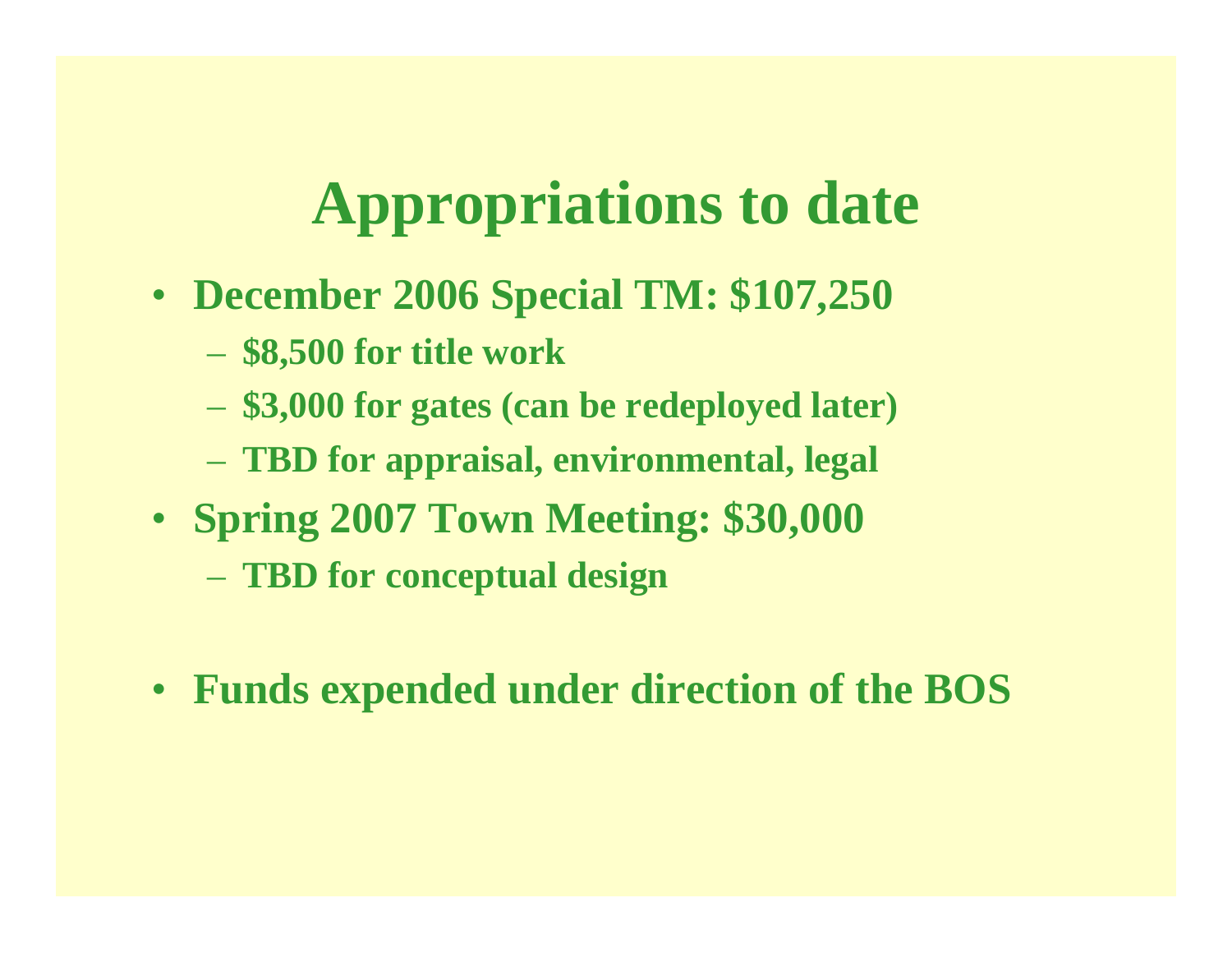## **Framingham Status**

- •**CRT committee established 2001**
- •**Rails and ties long gone**
- • **Local business and volunteer support with regular clean-up days**
- $\bullet$  **ROW owned by Mass Turnpike Authority and MBTA**
- •**Plan to open a small section in 2008**
- $\bullet$  **RFP for final design headed for procurement**